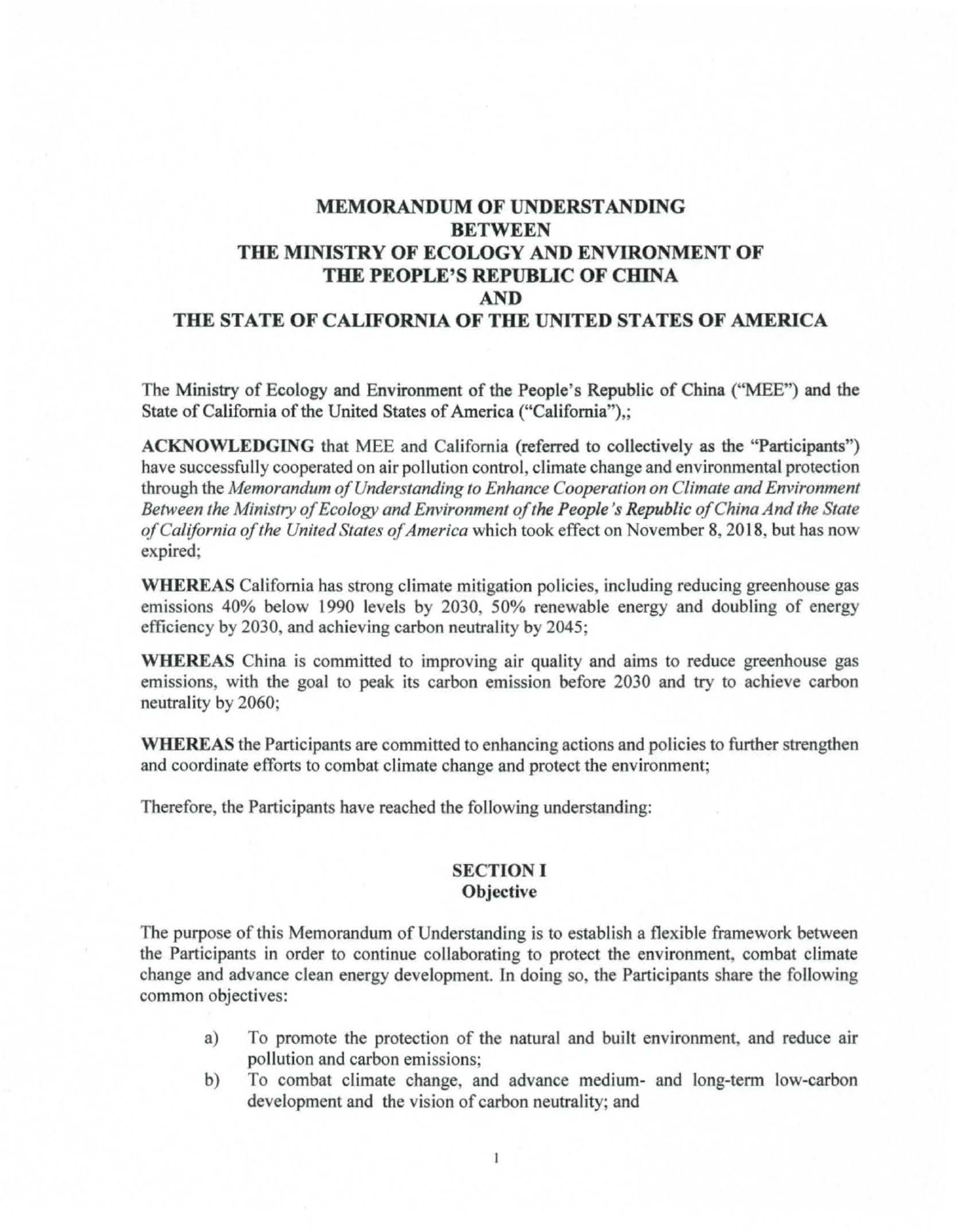c) To advance the research, development and innovation of clean energy.

### **SECTION** II **Areas of Cooperation**

On the basis of the principles of equality and mutual benefit, the Participants intend to cooperate through initiatives focused particularly on, but not limited to, the following areas of cooperation:

- a) Activities to mitigate carbon emissions, to control carbon dioxide, methane and other greenhouse gases with various efforts, and to reduce air pollution while enabling sustained economic growth;
- b) Activities that enhance air pollution control strategies for the transportation sector, such as the pollution control strategies on VOCs,  $O_3$ ,  $PM_{2.5}$ , and the research of exhaust emissions standards, as well as providing policy recommendations and input for some environmental protection action plans under China's Five Year Plan;
- c) Activities to reduce short-lived climate forcers (SLCFs), especially in the field of refrigerants;
- d) Activities that strengthen institutions and governance structures that oversee implementation and enforcement of air pollution reduction programs, such as providing advice on potential policies and strategies for legal compliance and enforcement;
- e) Activities to implement carbon emissions trading systems, emission trading system and other market-based instruments;
- f) Activities that increase the usage of electrified transportation, such as supporting the adoption of zero-emission vehicles (also referred to as New Energy Vehicles);
- g) Activities that support new and expanded markets for clean and efficient energy technologies, including within energy-intensive industries and transportation. and that carry out technology exchange and promotion, as appropriate;
- h) Activities that strengthen sharing and cooperation in research and practice of climate change mitigation and adaptation;
- i) Activities to strengthen exchanges on achieving the vision of carbon neutrality;
- j) Activities that advance green recovery and promote climate-resilient infrastructure investment and green finance;
- k) Activities and two-way exchange on co-benefits of addressing climate change and protecting biodiversity through nature-based solutions, share best practices and activities that support action including capacity building; and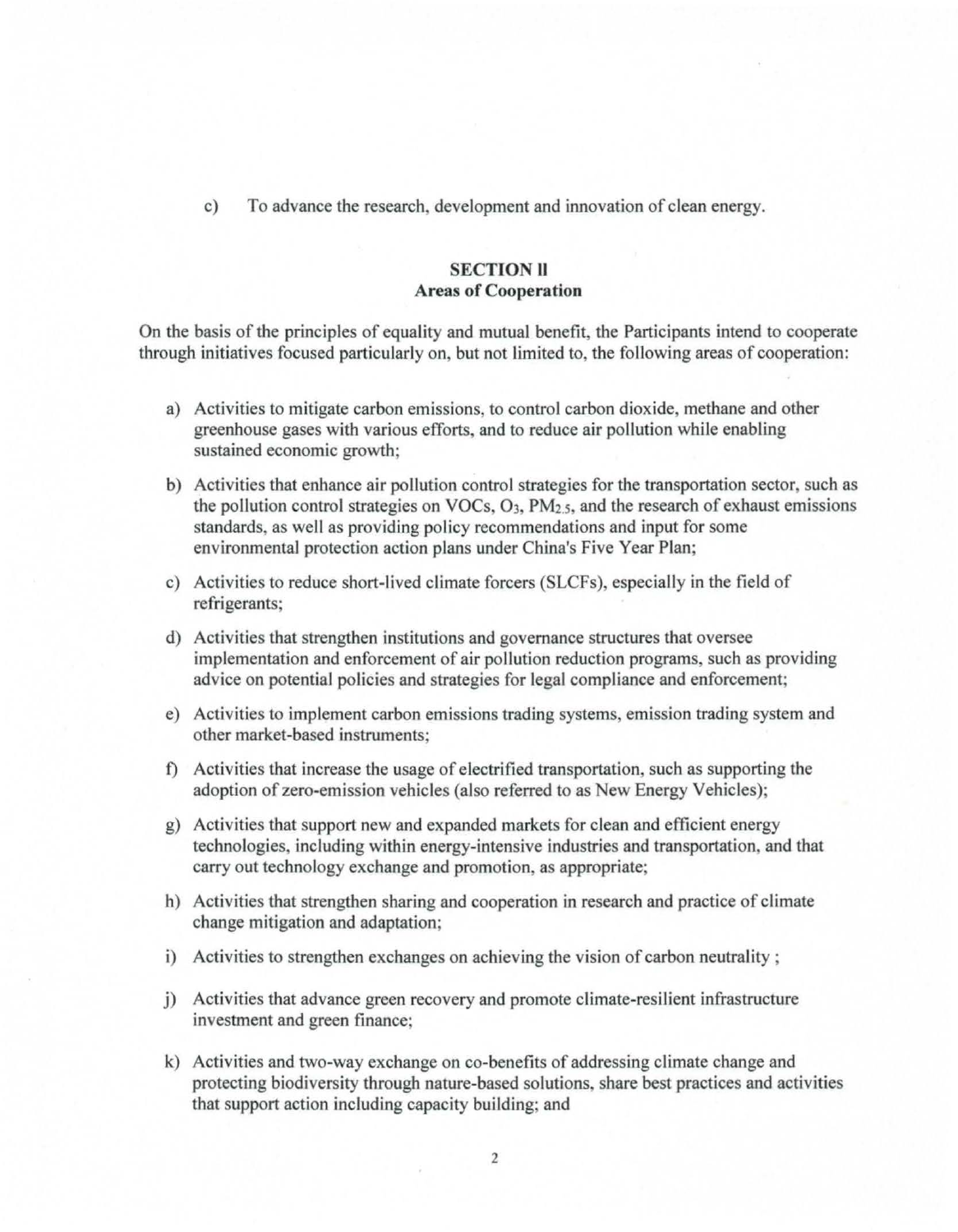l) Other mutually agreed activities.

### **SECTION III Coordination**

The Participants will, on a regular basis, inform and consult with the other on matters of common interest that represent opportunities for mutual benefit consistent with this Memorandum of Understanding (MOU).

The Participants respectively designate the Department of International Cooperation of the MEE and California Environmental Protection Agency along with California Natural Resources Agency, California Air Resources Board and California Energy Commission to establish the creation of an action plan to implement the objectives of this Memorandum of Understanding.

The Participants will each designate a point of contact (or Secretariat) that will serve as the primary liaison for communication and infonnation exchange, as well as for any notice required to be submitted under this Memorandum of Understanding. The California-China Climate Institute at the University of California, Berkeley and the Foreign Environmental Cooperation Center of MEE are designated as points of contact for California and MEE respectively under this MOU.

The Participants, by common consent, may seek the collaboration ofthird parties, including universities and other public and private academic institutions whose activities may contribute to achieving the goals of this MOU.

### **SECTION** IV **Specific Activities**

Specific activities to achieve the objectives of this Memorandum of Understanding for the key sectors and initiatives identified in Section U may include:

- a) Sharing information and experiences regarding policies, programs, and incentives to strengthen low carbon development and to reduce air pollution across economic sectors and regions;
- b) Organizing annual meetings focused on carbon neutrality, climate change mitigation and adaptation;
- c) Organizing of symposium, seminars, workshops, exhibitions and training;
- d) Cooperating in other mutually agreed ways contribute to the purpose ofthis MOU.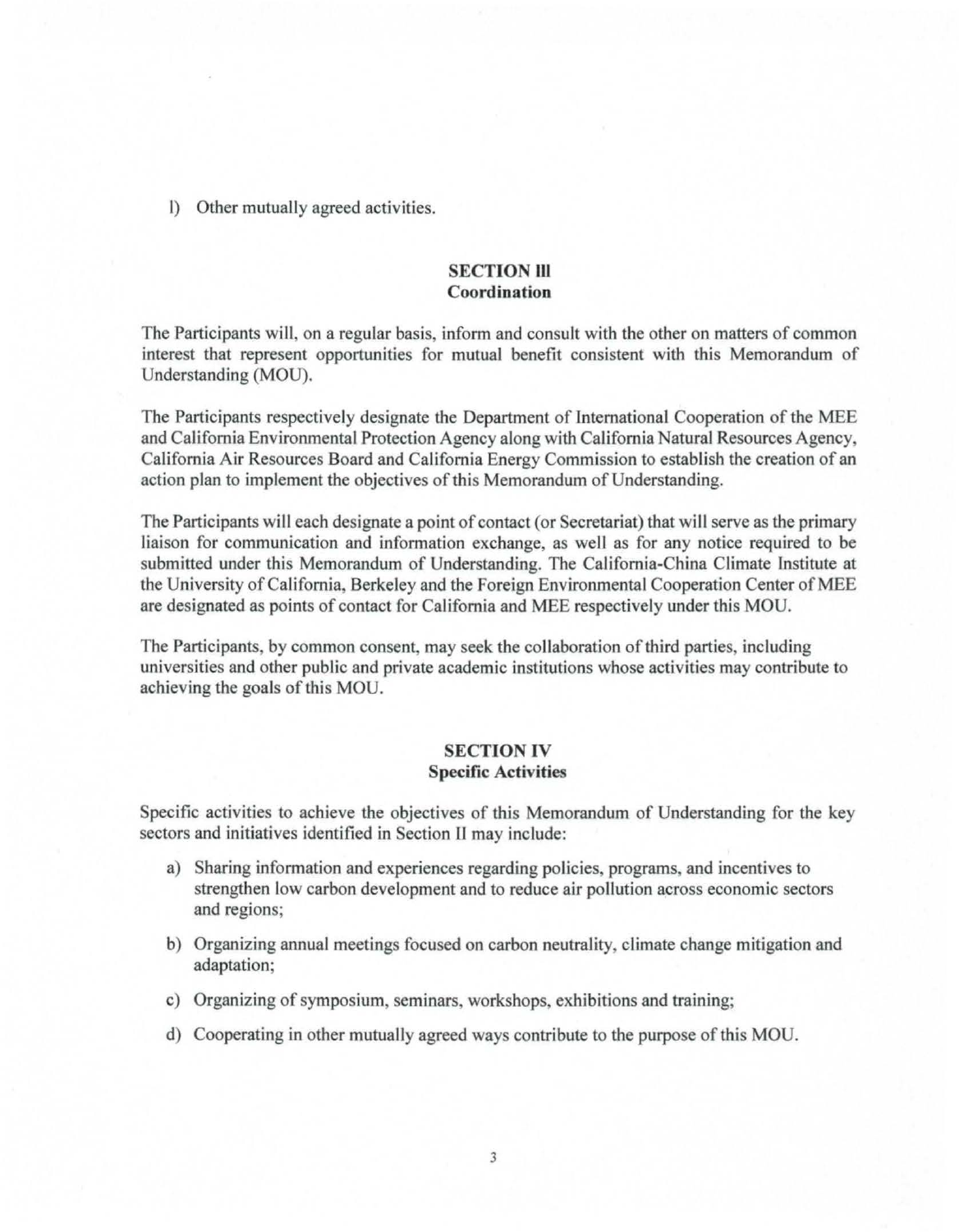## **SECTION V No Legal Obligations, Rights, or Remedies**

This Memorandum of Understanding is a voluntary initiative. It does not create any legally binding rights or obligations and creates no legally cognizable or enforceable rights or remedies, legal or equitable, in any forum whatsoever. In addition, the pledges in this Memorandum of Understanding are not conditioned upon reciprocal actions by other Participants; each Participant retains full discretion over implementation of its pledges in light of the Participant's individual circumstances, laws, and policies; and each Participant is free to withdraw from the Memorandum at any time.

### **SECTION VI Availability of Personnel and Resources**

This Memorandum of Understanding does not involve the exchange of funds, nor does it represent any obligation of funds by either Participant. All costs that may arise from activities covered by, mentioned in, or pursuant to this Memorandum of Understanding will be assumed by the Participant who incurs them, unless otherwise expressly agreed in a future written arrangement in accordance with applicable laws. All activities undertaken pursuant to this Memorandum of Understanding are subject to the availability of funds, personnel and other resources of each Participant.

The personnel designated by a Participant for the execution of this Memorandum of Understanding will work under the orders and responsibility of that Participant and any other organization or institution to which the personnel already belongs, at all times maintaining any preexisting employment relationship only with that Participant and organization or institution, and not with any other Participant.

### **SECTION VII Compliance with Applicable Laws**

This MOU shall be construed consistent with all applicable laws, and activities undertaken in connection with this MOU shall be subject to, and shall be undertaken in a manner consistent with, all otherwise-applicable laws.